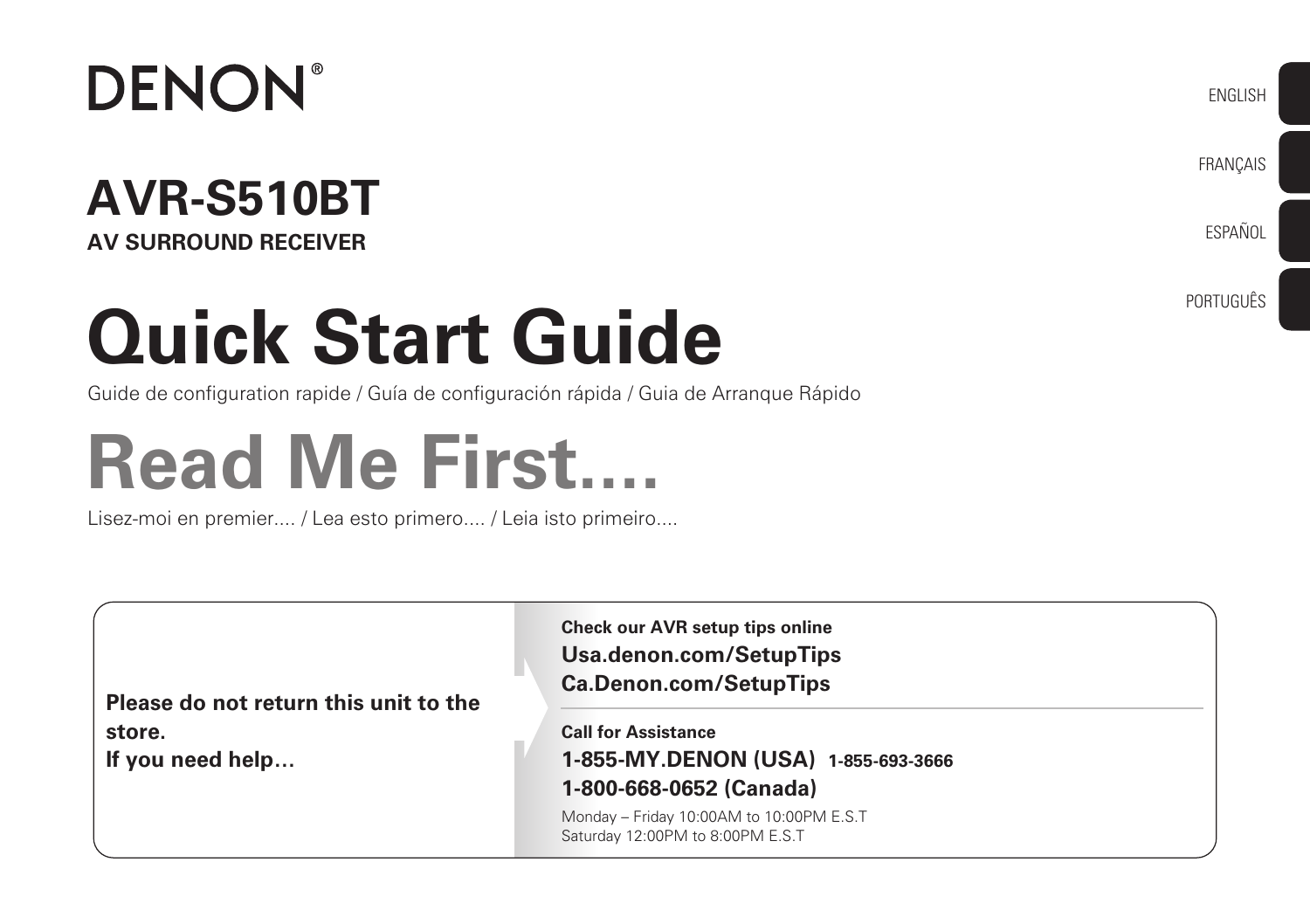# **Welcome Before You Begin**

Thank you for choosing a Denon AV receiver. This guide provides step-bystep instructions for setting up your AV receiver.

1

### **Required for Setup**

|            | Speaker cables  |                 |
|------------|-----------------|-----------------|
|            |                 |                 |
| HDMI cable | Subwoofer cable | Speaker systems |

- When connecting this unit to a device that is compatible with the Deep Color and 4K, use a "High Speed HDMI cable with Ethernet" that displays the HDMI logo.
- These drawings are for illustrative purposes only and may not represent the actual product(s).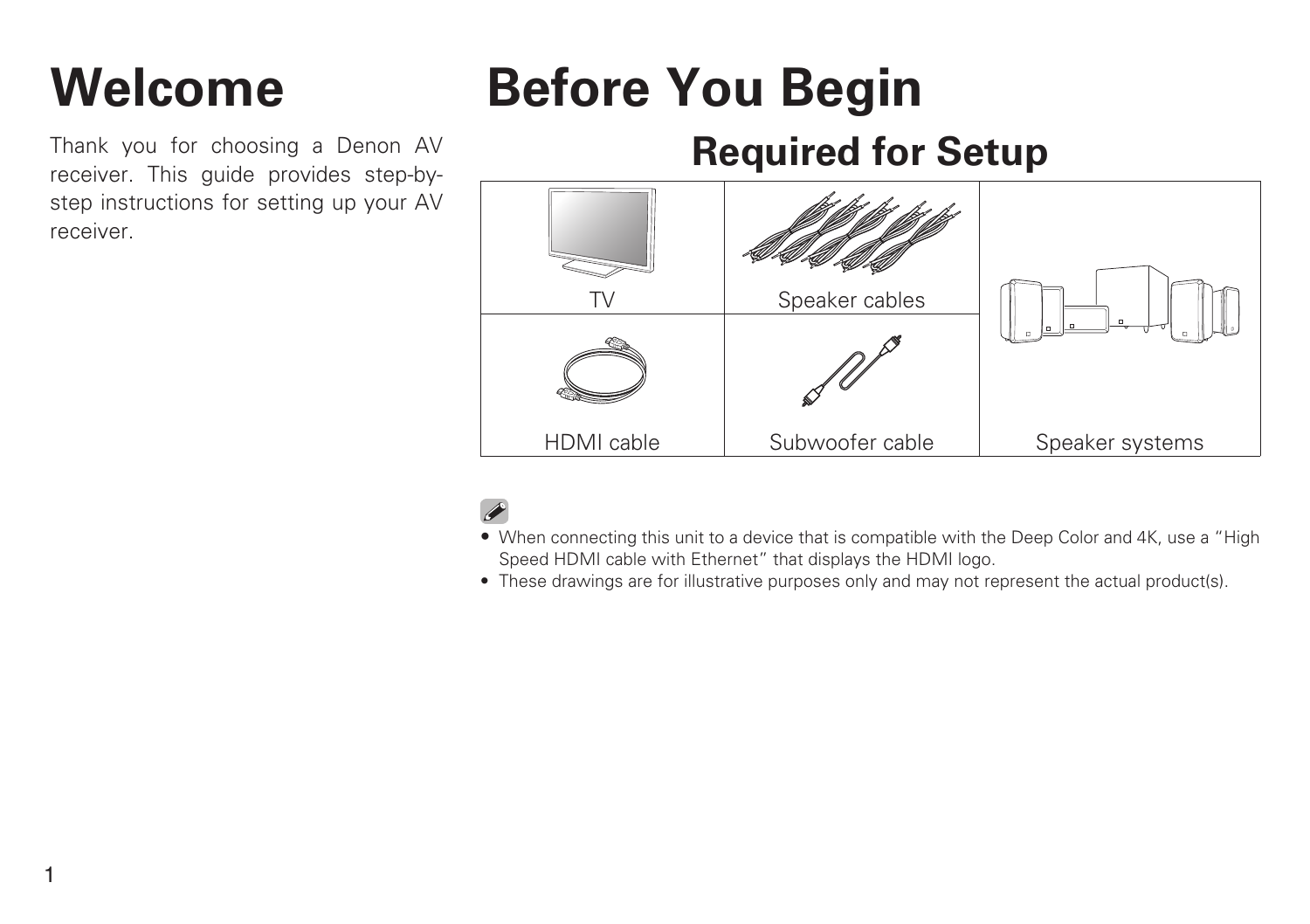#### **What's In the Box** Quick Start Guide **FM** indoor antenna Safety Instructions AM loop antenna Q Notes on radio  $\sim$  Sound calibration  $\bigoplus$ microphone Remote control unit **Warranty** (for North America model only) Receiver  $\sqrt{\overbrace{\mathcal{C}[\mathbf{m}:\mathbf{m}]}^{\mathcal{D}}}\bigg| \text{R03/AAA batteries}$  $\mathscr{B}$

#### $\overline{\mathscr{L}}$

Using your own tripod enables settings to be automatically configured to the optimum listening environment, providing exceptionally high performance.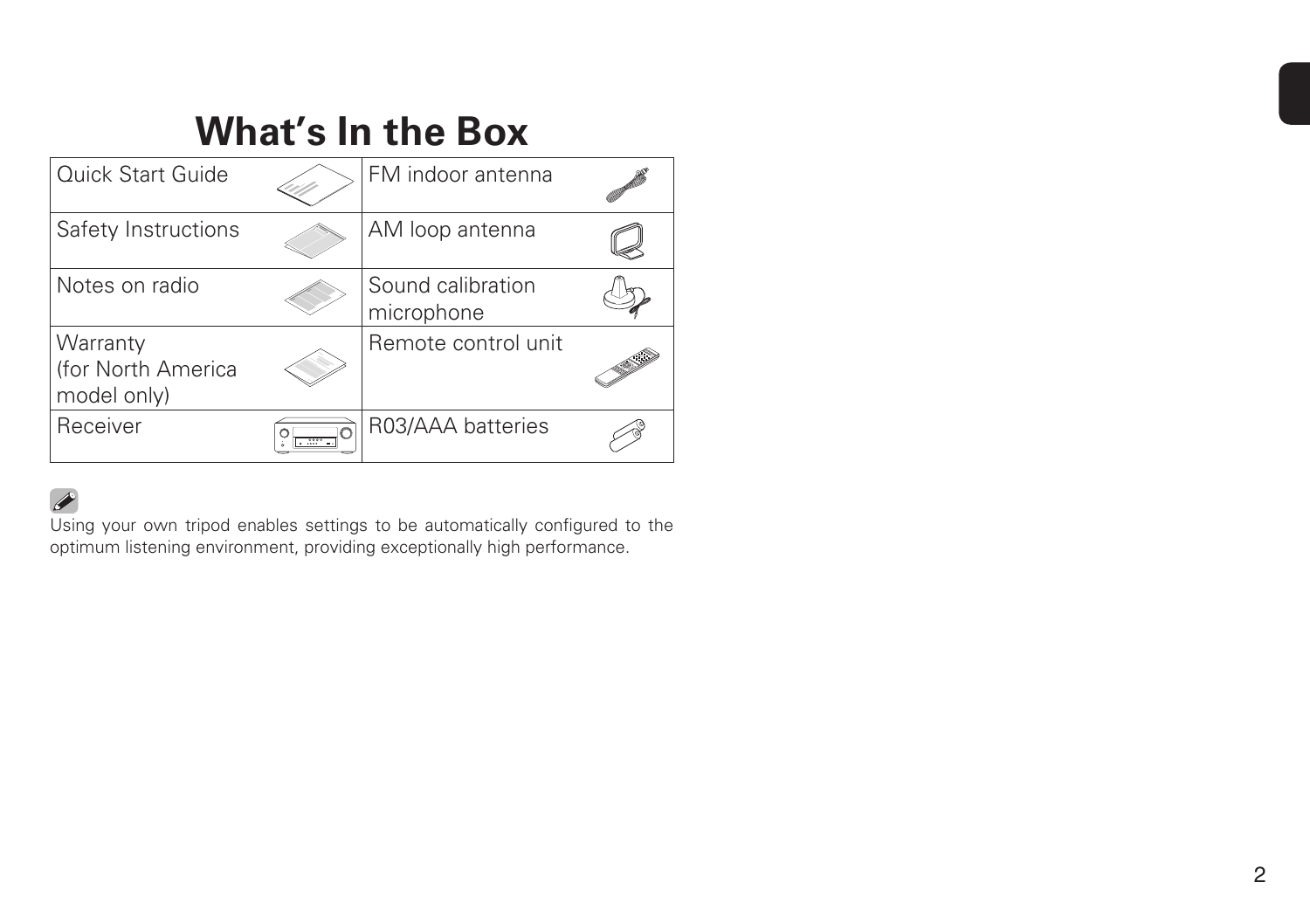# **Setup**

**There are three steps to the setup process.**

| 1            | Installing batteries in the remote control unit |
|--------------|-------------------------------------------------|
| $\mathbf{2}$ | <b>Connecting the receiver</b>                  |
| 3            | <b>Following the On-Screen Setup Assistant</b>  |



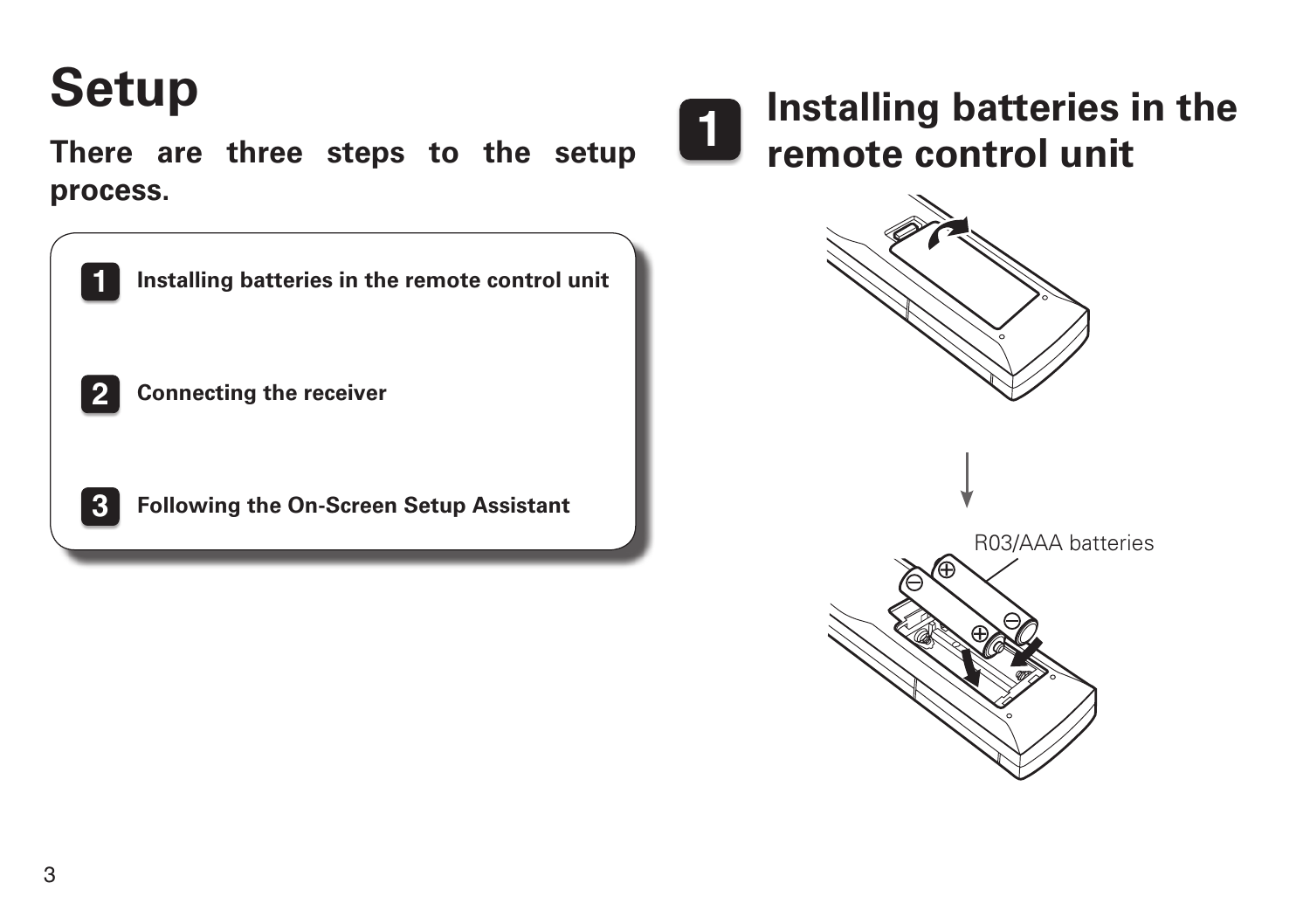

**2.1) Place the receiver near your TV and connect the power cord.**

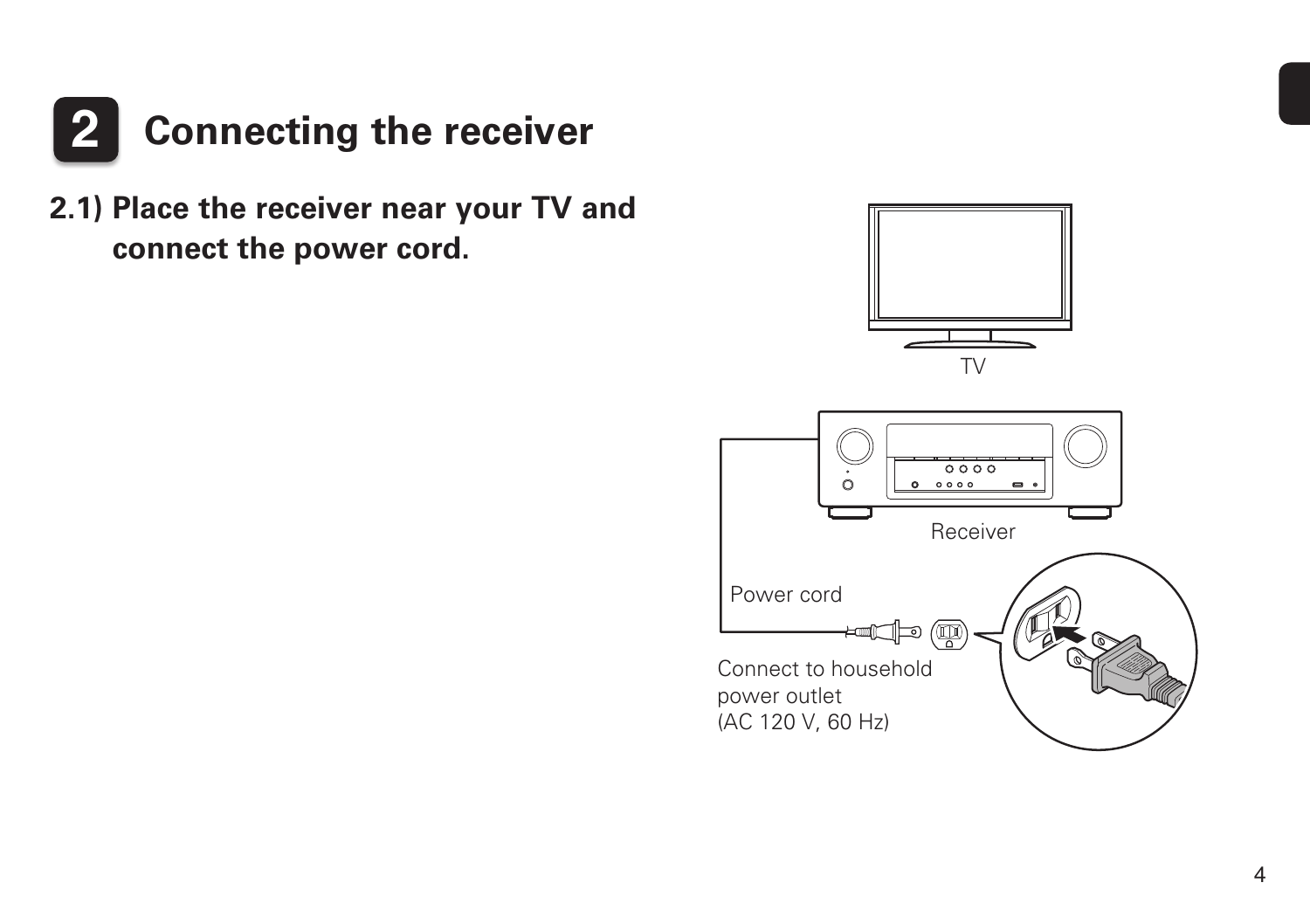**2.2) Connect the receiver to your TV 2.3) Turn on the TV. with an HDMI cable.**





TV remote control unit

**2.4) Select the appropriate HDMI input on your TV.**





TV remote control unit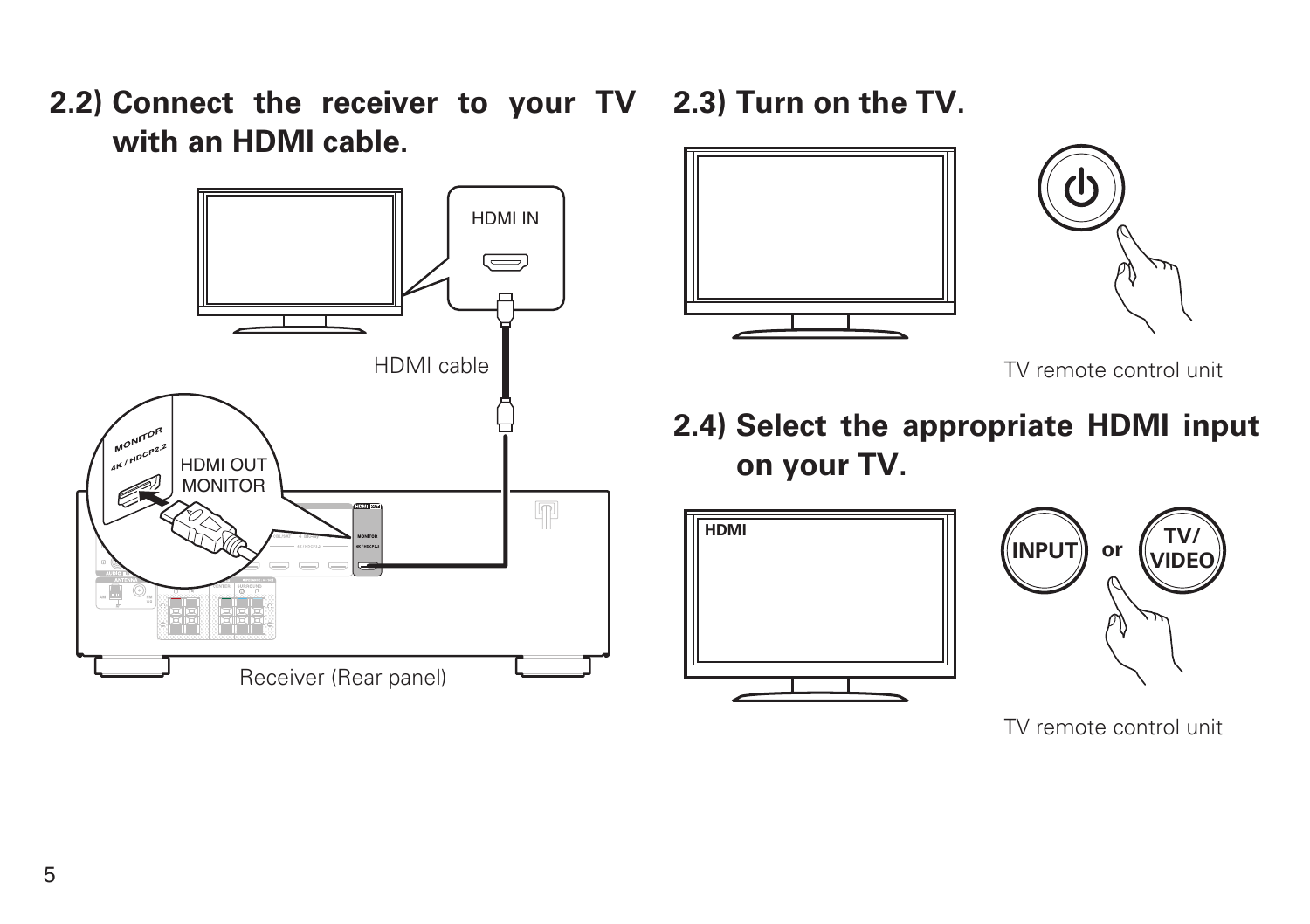#### **2.5) Turn on the receiver.**

• Press  $\Phi$  to turn on the receiver.



#### **2.6) Verify the connection.**

• Verify that you can see this screen on your TV.

| Setup Assistant | Please select a language       |  |
|-----------------|--------------------------------|--|
|                 | English<br>Español<br>Français |  |
|                 |                                |  |
|                 |                                |  |

If this screen is not displayed, please go back and retry the steps again in the recommended sequence.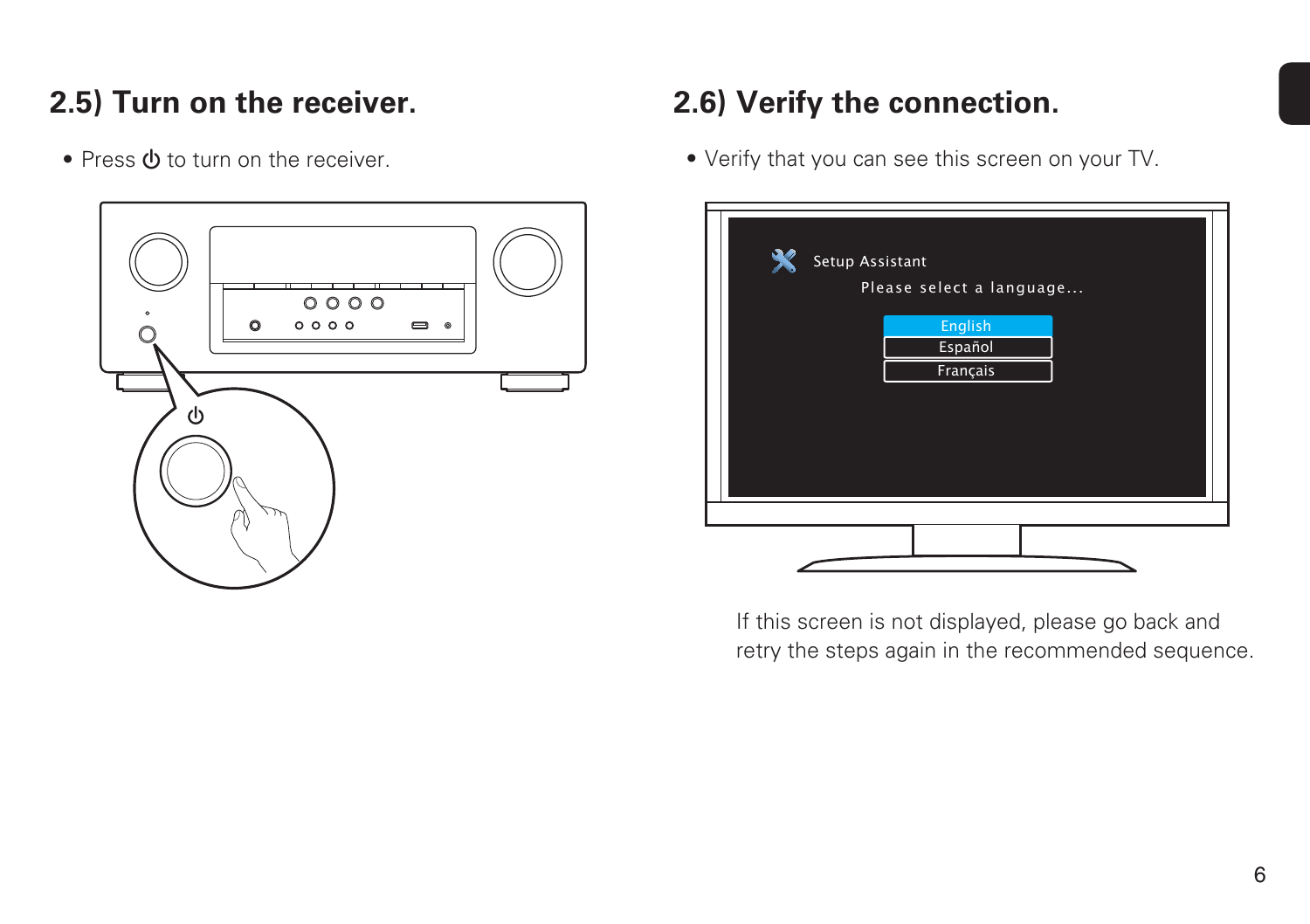# **3 Following the On-Screen Setup Assistant**

The Setup Assistant will walk you through connecting and configuring your speakers and components to your Denon receiver. Please use the remote control and follow the on-screen instructions.



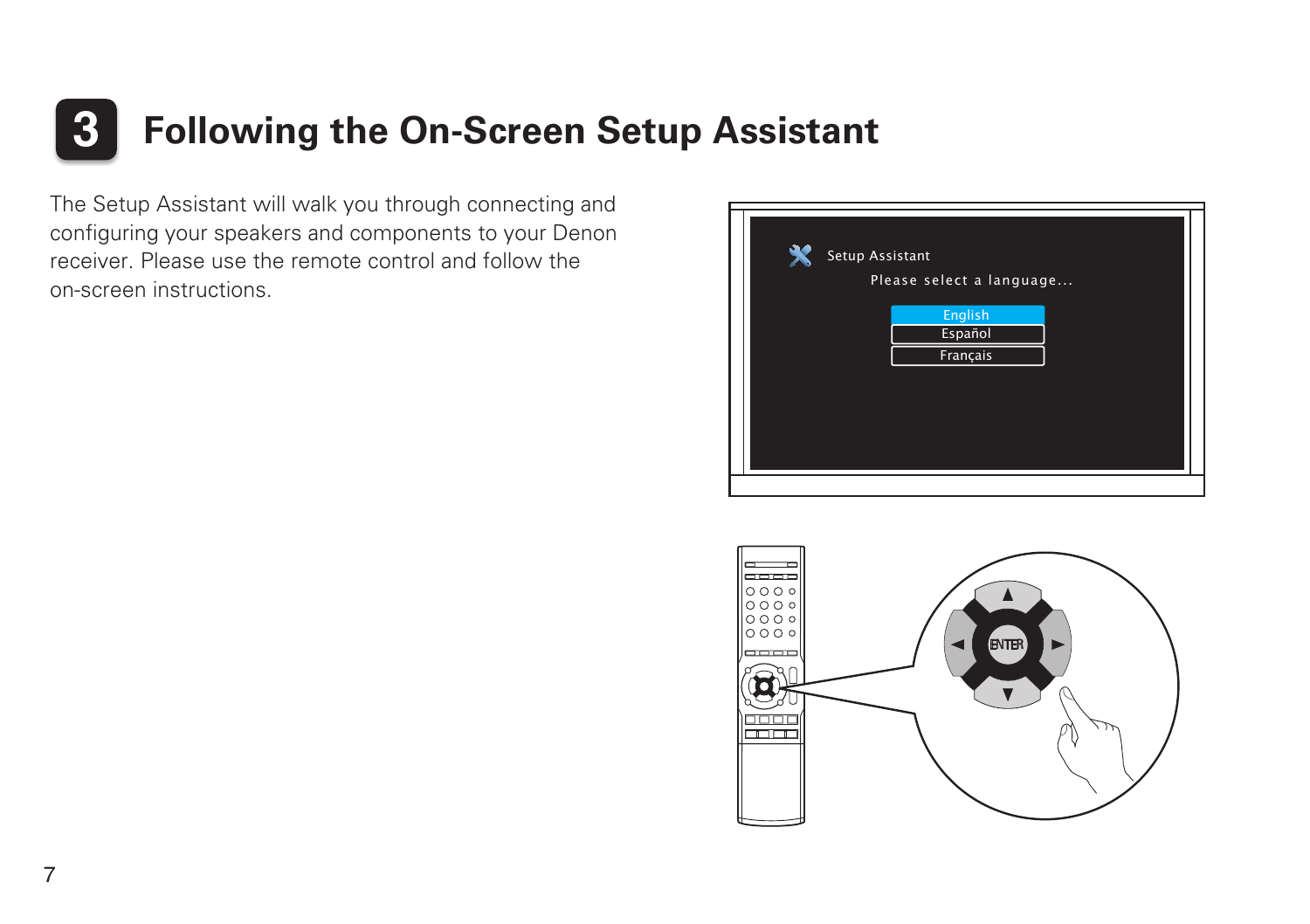# **Owner's Manual**

- For more information, visit [www.denon.com](http://www.denon.com/)
- Refer to the Online Manual for other functions information and operation procedure details. [manuals.denon.com/AVRS510BT/NA/EN/](http://manuals.denon.com/AVRS510BT/NA/EN/index.php
)



Online Manual



## **Compatible with the "Denon 500 Series Remote" App**

The "Denon 500 Series Remote" app allows you to remotely control the AVR-S510BT from your mobile device when connected via Bluetooth. It is available for free in the Apple App Store and the Google Play Store. Make sure you search for "DENON 500 SERIES".